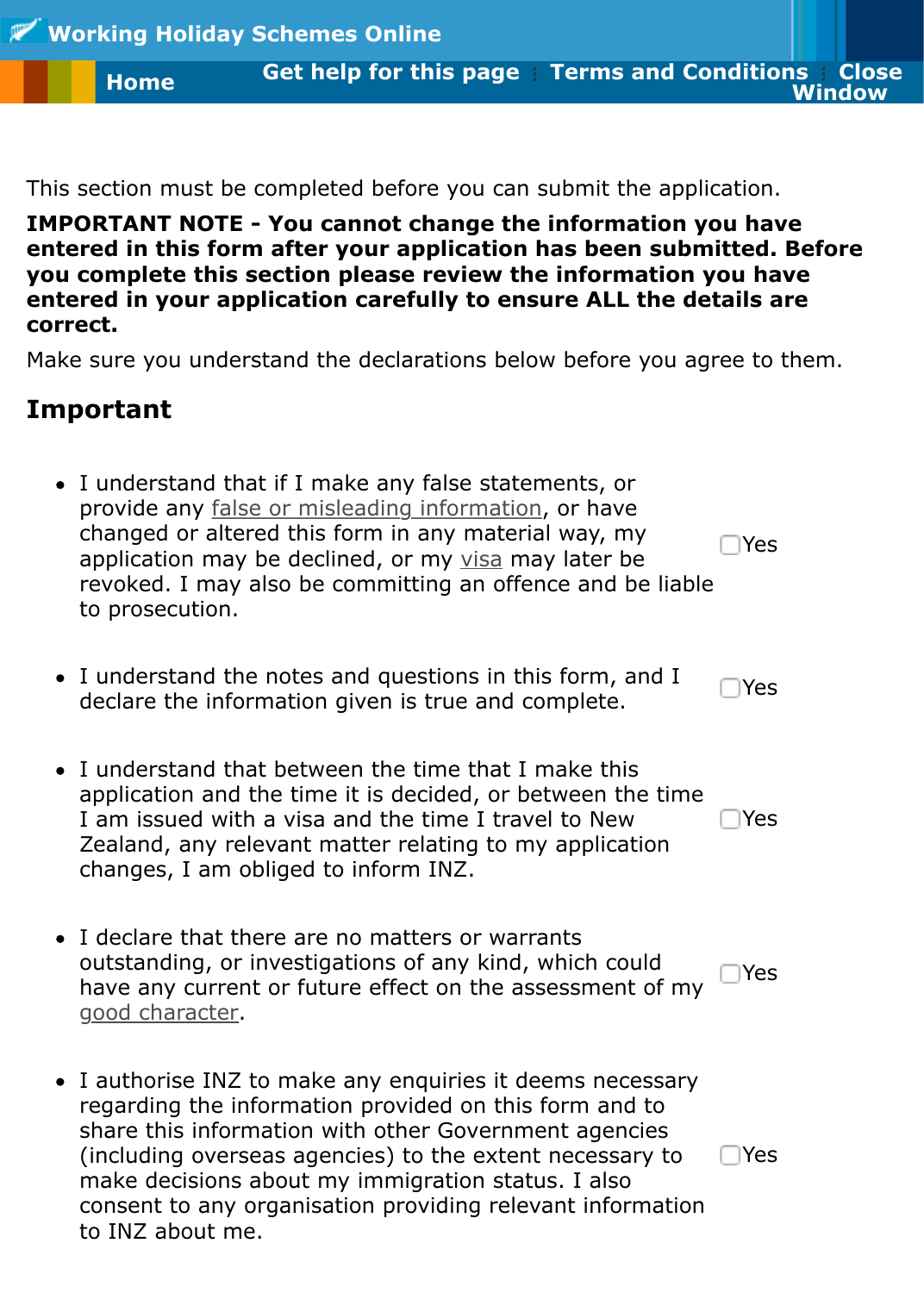• I understand that in order to work in certain occupations in New Zealand registration is required by law. I accept that the grant of a visa does not guarantee that registration will be granted. Yes

Yes

- I understand that INZ may provide information about my entitlement to work to potential employers via the online enquiry system. The enquiry system is authorised by legislation.
- I understand [I am respon](http://glossary.immigration.govt.nz/Occupationalregistration.htm)sible for making sure I leave New Zealand before my visa expires and that if I do not I may face removal action. Yes
- I am fully aware of the policy requirements I need to meet. I understand that if it is a condition of the scheme I am applying under I must be able to show evidence that I hold  $\Box$ Yes adequate medical/hospitalisation insurance cover for the time I will spend in New Zealand.

## **Privacy Act**

The information about you in this form is being collected to determine whether we will grant you a visa for a Working Holiday in New Zealand. The main recipient of the information is Immigration New Zealand, but it may also shared with other Government agencies that are entitled to this information under applicable legislation. In particular, the Ministry of Social Developm (Work and Income) may be given information about your personal resour

This information may also be used to determine your entitlement to board flight to come or return to New Zealand. Your personal information will no shared with airline check in agents, however a boarding message will be returned to the airline check in agent based on information you have sup on this form.

The collection of the information is authorised by the Immigration Act 200 the Immigration Regulations made under that Act. The supply of the information